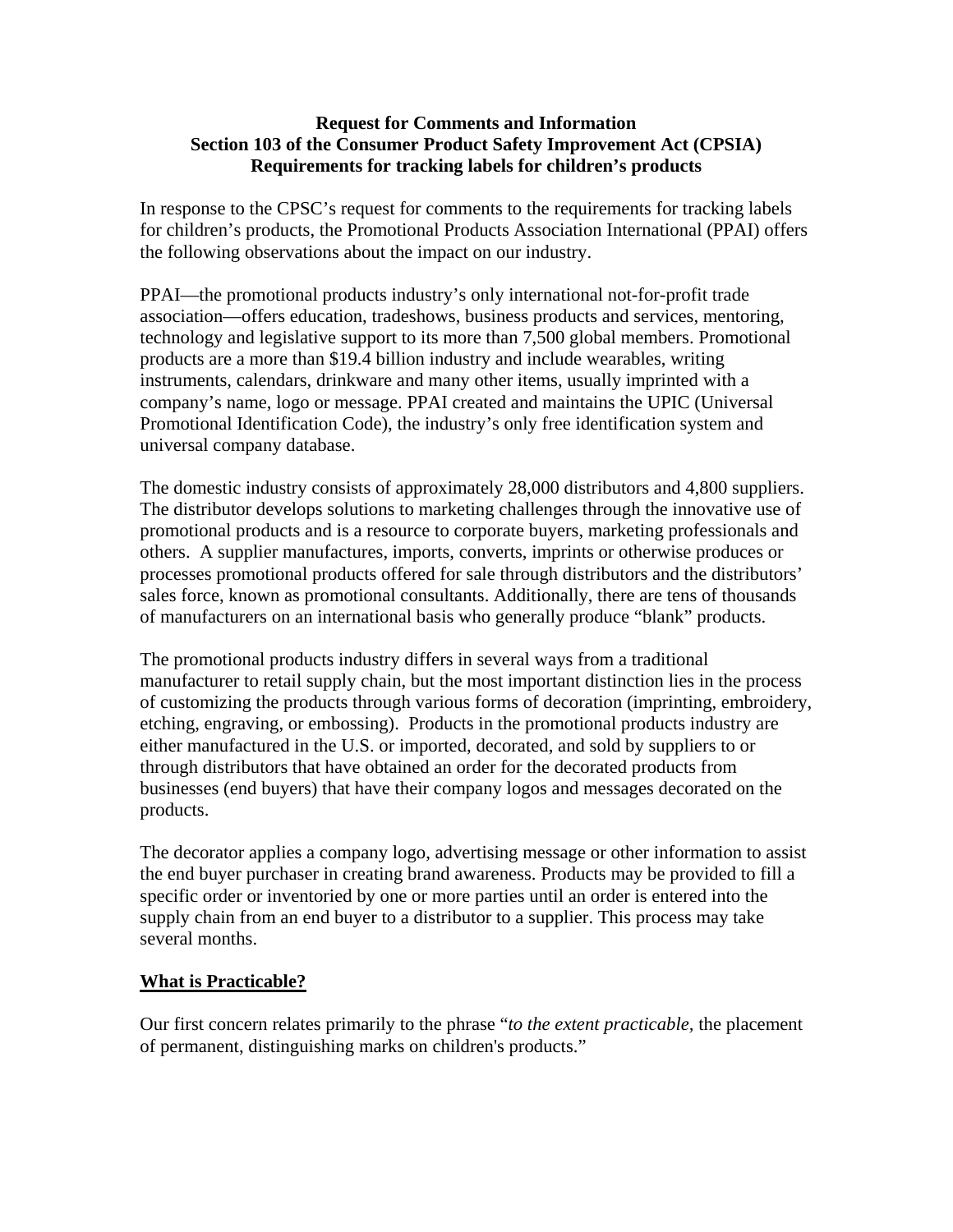We believe the CPSC should provide some bright line tests or safe-harbors for the phrase "to the extent practicable."

The most valuable aspect of a promotional product is the amount of "real estate" available on the promotional product for decoration. The sole reason to purchase promotional products is for their use as "mini-billboards," as one of our members describes it.

While PPAI members have developed innovative processes for applying decorations to some challenging surfaces, there is only a finite amount of space on a promotional product for labeling.

The CPSC has experience with the size of warnings for small parts. The CPSC knows the amount of space necessary to convey a message that it deems adequate in size to be read. It can calculate how much space would be necessary to convey all of information required by Section 103. We would submit that if that minimum label size determined by the CPSC exceeds more than 10 percent of the available space for decoration on a promotional product, it is not practicable to require it.

As such, any determination of what "to the extent practicable" must take into account the available surface on a promotional product after it has been decorated.

## **What type of tracking or labeling methodology?**

A second concern relates to the method or process used to provide the necessary tracking information for the products. We urge the CPSC to adopt a rule that provides the maximum flexibility to achieve what we believe is the intended goal of Section 103: to facilitate the recall of products when necessary. To that end, we believe the overriding consideration should be to identify a responsible party for the product quickly and efficiently. We believe the CPSC should allow for the adoption of coding systems, such as an alphanumeric code or a mark that can be accessed by the CPSC and others to obtain the essential information required by Section 103.

As noted, PPAI already has such a coding system for the industry, the Universal Promotional Identification Code (UPIC). Established in 1999, the UPIC is available, at no charge, to all companies in the industry, not just PPAI member firms. Currently, PPAI maintains a database and online directory of nearly 30,000 industry firms, with each firm assigned a distinctive alphanumeric symbol. The directory is available to all industry companies to obtain contact information about other companies and *could* be adapted to include the product databases and accompanying product information in the future.

We believe the CPSC should allow for the ultimate use of a mark that can be "read" by the ultimate purchaser through a database. Having said that, the requirement that it must allow the "ultimate purchaser to ascertain" the information has tremendous consequences for our industry. It turns a 100-plus-year-old business operations model on its head.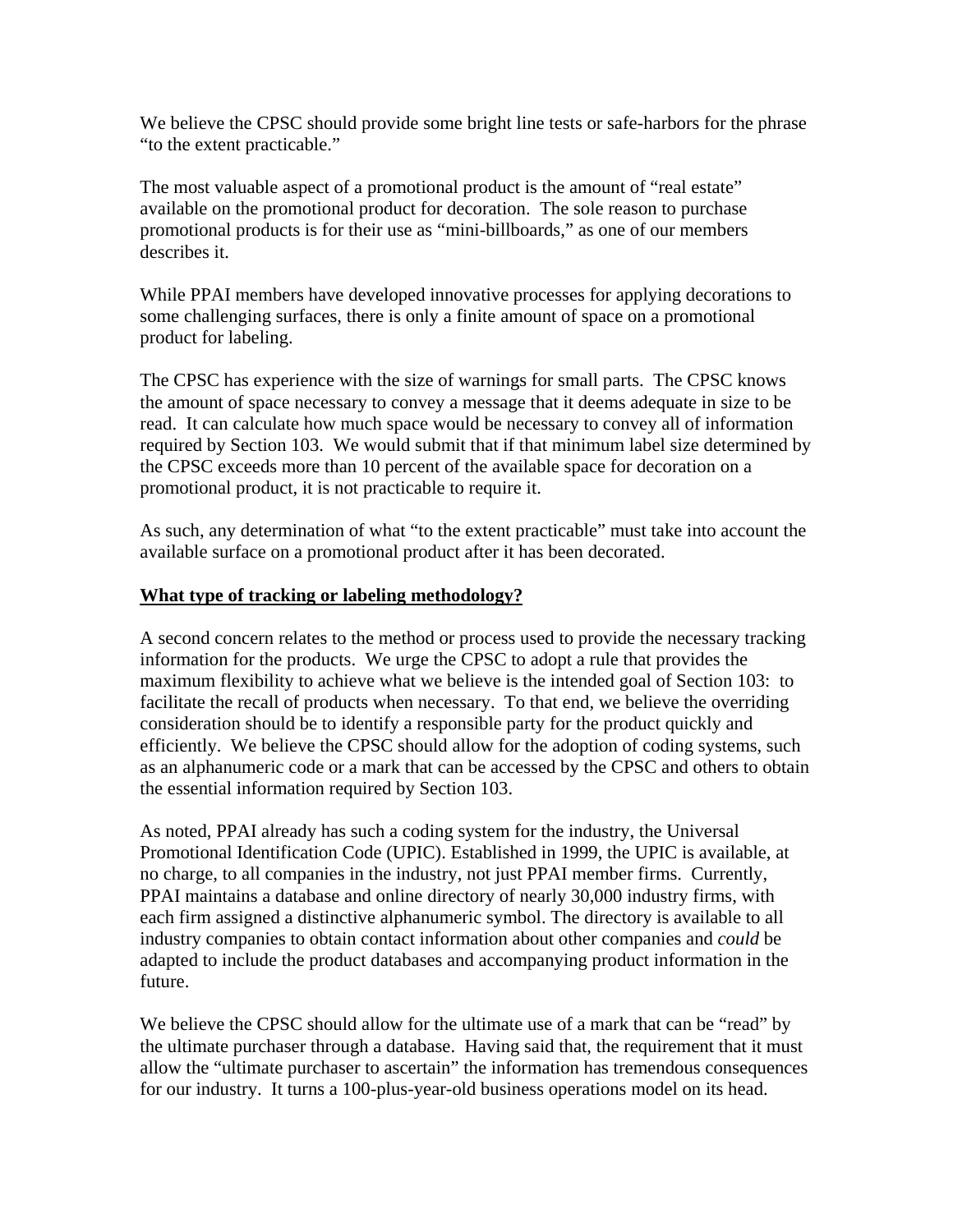Unless it is done in an appropriate manner, consistent with our business operations practices, it could have economic consequences for our industry that can only be characterized as extreme. While we support the goals of the law, the construction of a database and electronic marking system is not imminent in our industry. The August 2009 deadline for implementing the requirement for tracking labels is not only daunting, it is practicably unrealistic for all but the largest and most sophisticated firms in our industry, and unlikely even for them.

For small suppliers, the costs are prohibitive to adopt some sort of technology on their own. For all suppliers, the cost of an electronic mark could easily exceed the production costs of the promotional product itself.

For the foreseeable future, the assumption has to be that the information will be applied using our same application processes but with actual information conveyed in plain language, rather than by the use of some code.

Additionally it will be extremely difficult for suppliers to match specific information (e.g., batch or run numbers) for products they have manufactured or imported to specific and typically smaller shipments of decorated items. There is a great of blending of products from different production cycles during the decoration process.

Labeling blanks, or undecorated products, is not a solution. Many promotional product "blanks" are not intended for children's products, and even those that might commonly be considered children's products might not be so in their decorated promotional product program. It would be very expensive to have all "blanks" labeled with the information; more significantly, any unnecessary information on a promotional product defeats the purpose of the product. It "distracts" from the purchaser's message.

In conclusion, we understand that tracking labels are required by law, but we must continue to emphasize that fixing a permanent and conspicuous label directly contradicts the purpose for which a promotional product is acquired. Purchasers want *their* message or logo prominently displayed. Why buy a promotional product otherwise?

Thank you.

Sincerely,

Stive Stay

Steve Slagle, CAE President and CEO